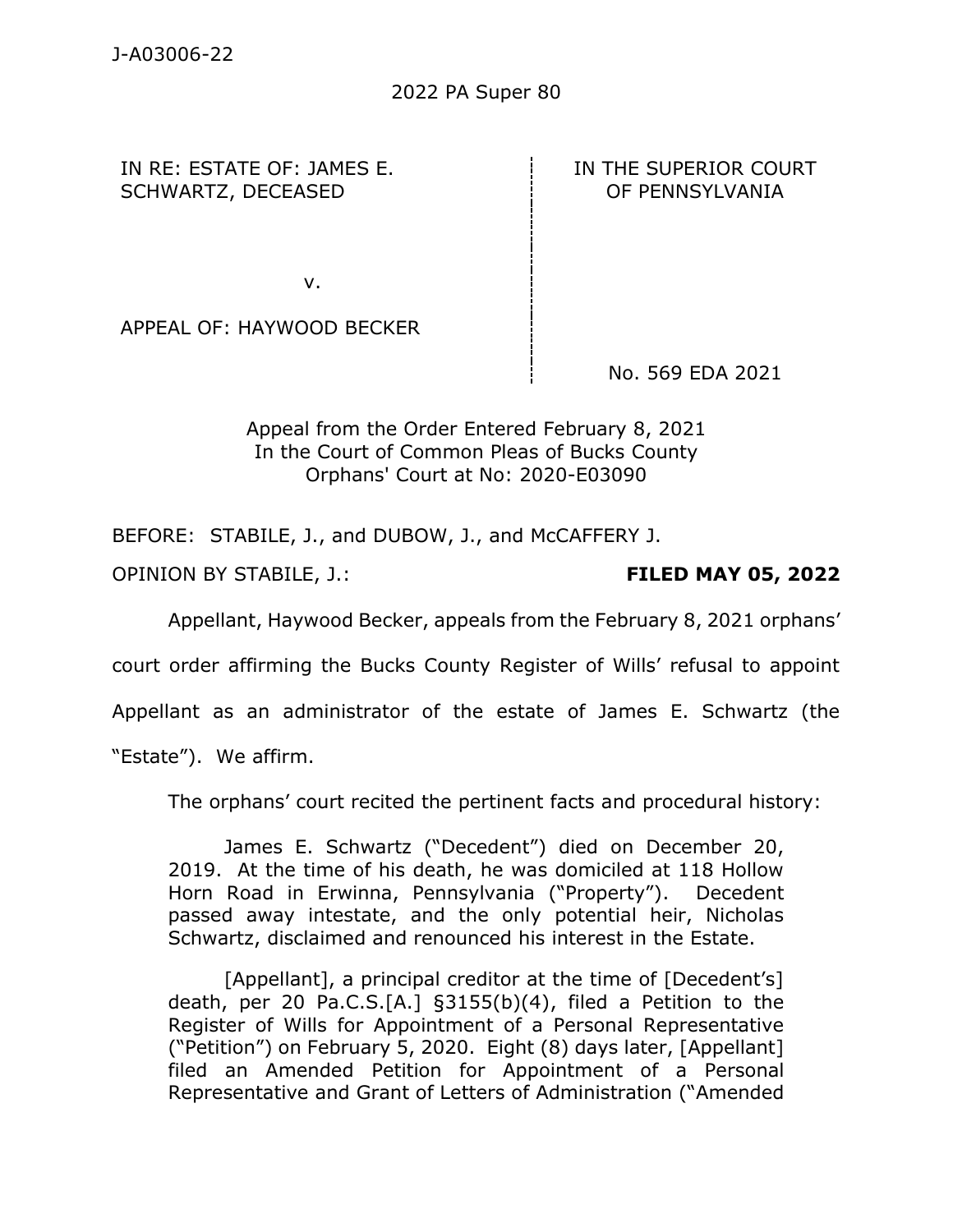Petition"). The Register of Wills denied the Amended Petition in a Decree dated February 24, 2020. [Appellant] then filed a 2<sup>nd</sup> Amended Petition for Grant of Letters of Administration ("Second Amended Petition"), the subject of the instant appeal, on March 3, 2020. The Register of Wills of Bucks County denied [Appellant's] Second Amended Petition pursuant to a Decree dated March 6, 2020. [Appellant] appealed the decision of the Register of Wills to the Orphans' Court Division of the Bucks County Court of Common Pleas on July 31, 2020, by submitting the instant Petition: Appeal of the Decree of the Register of Wills which Denied the Second Amended Petition for Grant of Letters of Administration.

Orphans' Court Decision and Decree, 2/8/21, at 1-2 (record citations omitted).

The orphans' court conducted a hearing<sup>1</sup> on January 11, 2021 and

affirmed the register's decree on February 8, 2021, finding no abuse of

discretion. 2 This timely appeal followed.

\_\_\_\_\_\_\_\_\_\_\_\_\_\_\_\_\_\_\_\_\_\_\_\_\_\_\_\_\_\_\_\_\_\_\_\_\_\_\_\_\_\_\_\_

When an appellant challenges a decree entered by the [o]rphans' [c]ourt, our standard of review requires that we be deferential to the findings of the [o]rphans' [c]ourt.

[We] must determine whether the record is free from legal error and the court's factual findings are supported by the evidence. Because the [o]rphans' [c]ourt sits as the fact-finder,

Any party in interest seeking to challenge the probate of a will or who is otherwise aggrieved by a decree of the register, or a fiduciary whose estate or trust is so aggrieved, may appeal therefrom to the court within one year of the decree[.]

20 Pa.C.S.A. § 908(a); *see also* 20 Pa.C.S.A. § 711(18) (providing that the orphans' court has mandatory jurisdiction over appeals and proceedings from registers).

2 On an appeal from a Register's decision on letters testamentary, the orphans' court reviews for abuse of discretion. *Estate of Fritz*, 798 A.2d 243, 244 (Pa. Super. 2002).

<sup>&</sup>lt;sup>1</sup> The orphans' court conducted its review of the register's decision according to Pa.C.S.A. § 908, which provides in relevant part: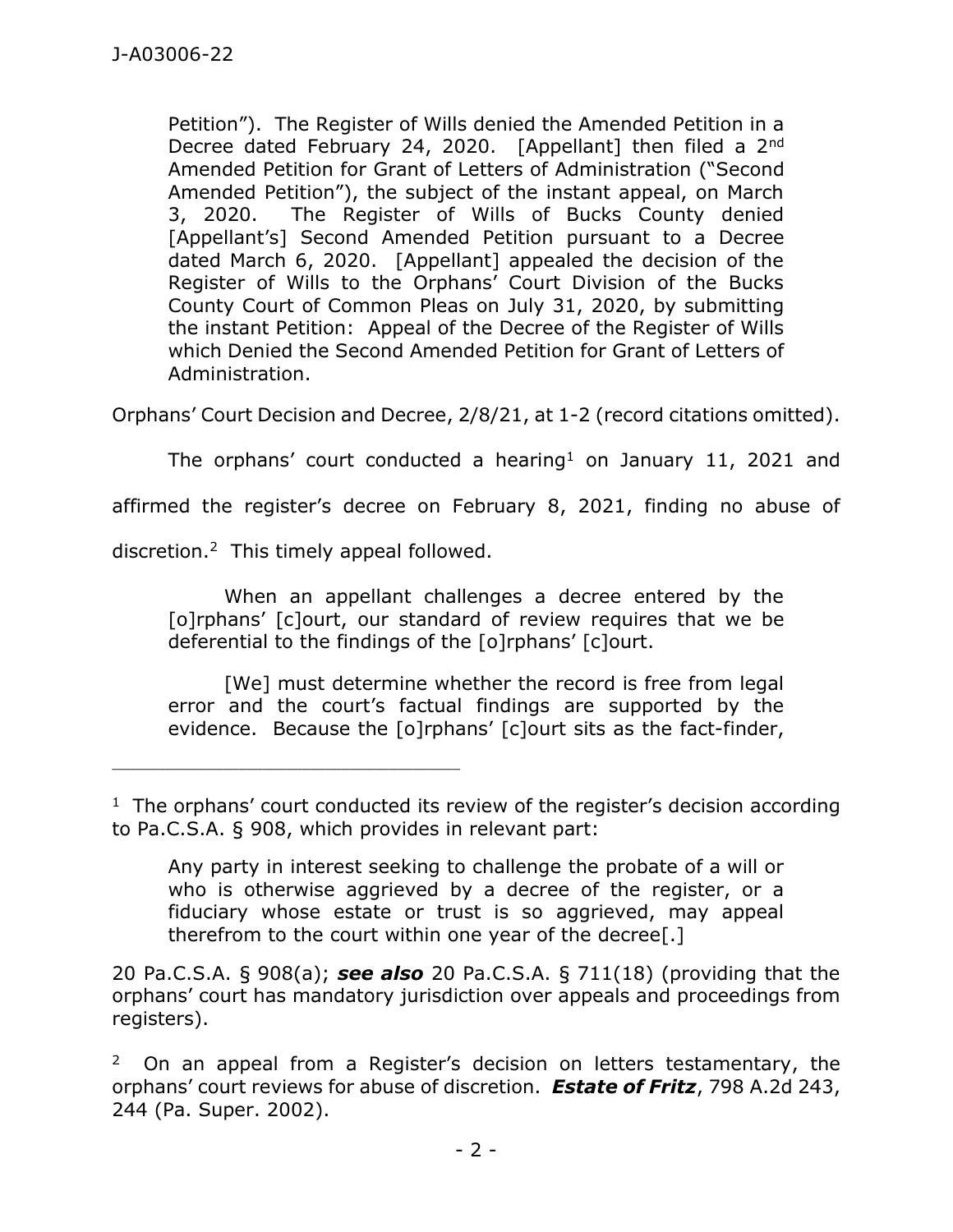it determines the credibility of the witnesses and, on review, we will not reverse its credibility determinations absent an abuse of that discretion. However, we are not constrained to give the same deference to any resulting legal conclusions. Where the rules of law on which the court relied are palpably wrong or clearly inapplicable, we will reverse the court's decree.

*In re Stacio*, 143 A.3d 983, 987 (Pa. Super. 2016), *appeal denied*, 166

A.3d 1221 (Pa. 2017); *see also*, *In re Estate of Klink*, 743 A.2d 482, 485 (Pa. Super. 1999) (holding that, where the orphans' court hold a hearing and takes evidence regarding the register's decision, we review the orphans' court's decision for error of law or abuse of discretion); *In re Dilbon*, 690 A.2d 1216, 1218 (Pa. Super. 1997) (noting that this Court can modify the orphans' court's decree only if we find an error of law, abuse of discretion, or capricious disbelief of competent evidence).

Regarding the merits, a person who has a "claim of interest hostile to the estate" may be disqualified as unfit to administer. *In re Friese's Estate*, 176 A. 225, 227 (Pa. 1934). There, the widow could not be an administrator because of her antenuptial agreement with the deceased. "Not only does her antenuptial agreement, if it is valid, bar any interest, but if it is invalid, she has a direct claim against the estate because of its invalidity." *Id.* Similarly, in *In re Failor's Estate*, 10 Pa. Super. 243, 257 (1899) the Court affirmed the disqualification of a proposed administrator—the decedent's brother because he was insolvent, in debt to the estate, and likely to use his position as administrator to evade the debt. Likewise, the potential for litigation between the brother and the estate (he claimed the debt was a gift from the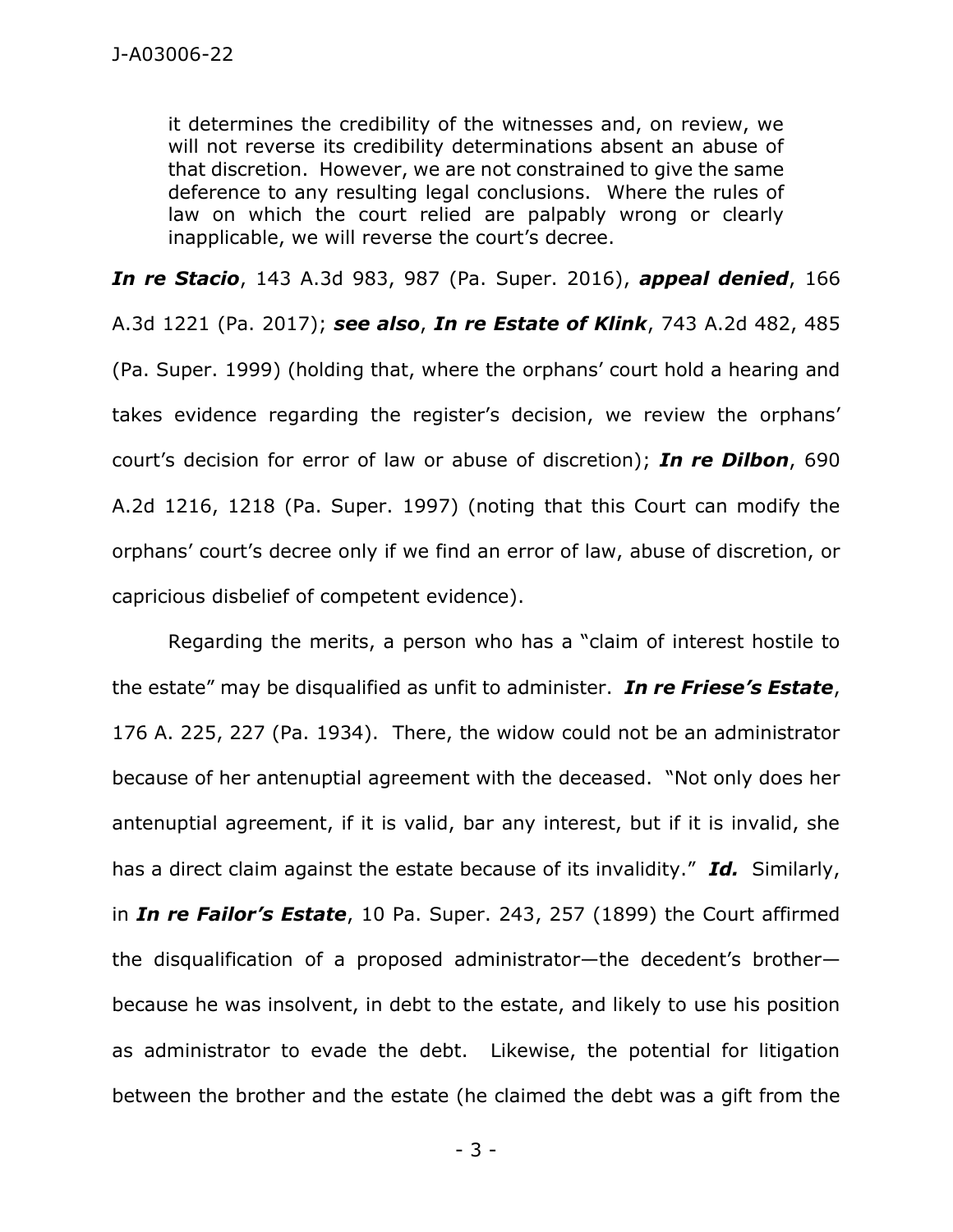decedent) was an appropriate basis for disqualifying him as an administrator.

*Id.* at 257-58.

In the case at bar, as in *Friese's Estate* and *Failor's Estate*, Appellant

has a claim adverse to the Estate. The orphans' court explained:

In her Decree of March 6, 2020, the Register of Wills indicated that "[Appellant] showed a disturbing lack of candor in failing to disclose to the Register that he presently has an ownership interest in the Property." Upon reviewing the public docket of cases pending in Bucks County, the Register discovered two pending cases involving the Decedent's Property and [Appellant]:

- (1) James Schwartz v. Tax Claim Bureau of Bucks County (Docket No. 2019-01979) ("Tax Claim Case"); and
- (2) NewRez LLC f/k/a New Penn Financial LLC d/b/a Shellpoint Mortgage Servicing v. James E. Schwartz, Heywood Becker, Anthony Malinowski, and Tarek Tchorzewski (Docket NO. 2009-06821) ("NewRez Case").

Decedent initiated the Tax Claim Case in an effort to set aside and vacate an upset tax sale which had occurred in relation to past-due property taxes on November 13, 2018. [Appellant] was a purchaser of Decedent's Property at this upset tax sale. [Appellant] subsequently filed a motion to intervene in the Tax Claim Case, seeking to have the sale confirmed. [Appellant] was permitted to intervene. As a result of [Appellant's] involvement in the 2018 upset sale, he was a primary creditor of Decedent, and he his therefore a primary creditor of Decedent's Estate at the present time.

In the second pending case, NewRez asserts a quiet title action in relation to an alleged \$375,000 mortgage interest on the Property. Due to [Appellant's] interest in the Property, he was joined as a defendant in December 2019, and he remains a defendant.

Orphans' Court Decision and Decree, 2/8/21, at 3 (record citation omitted).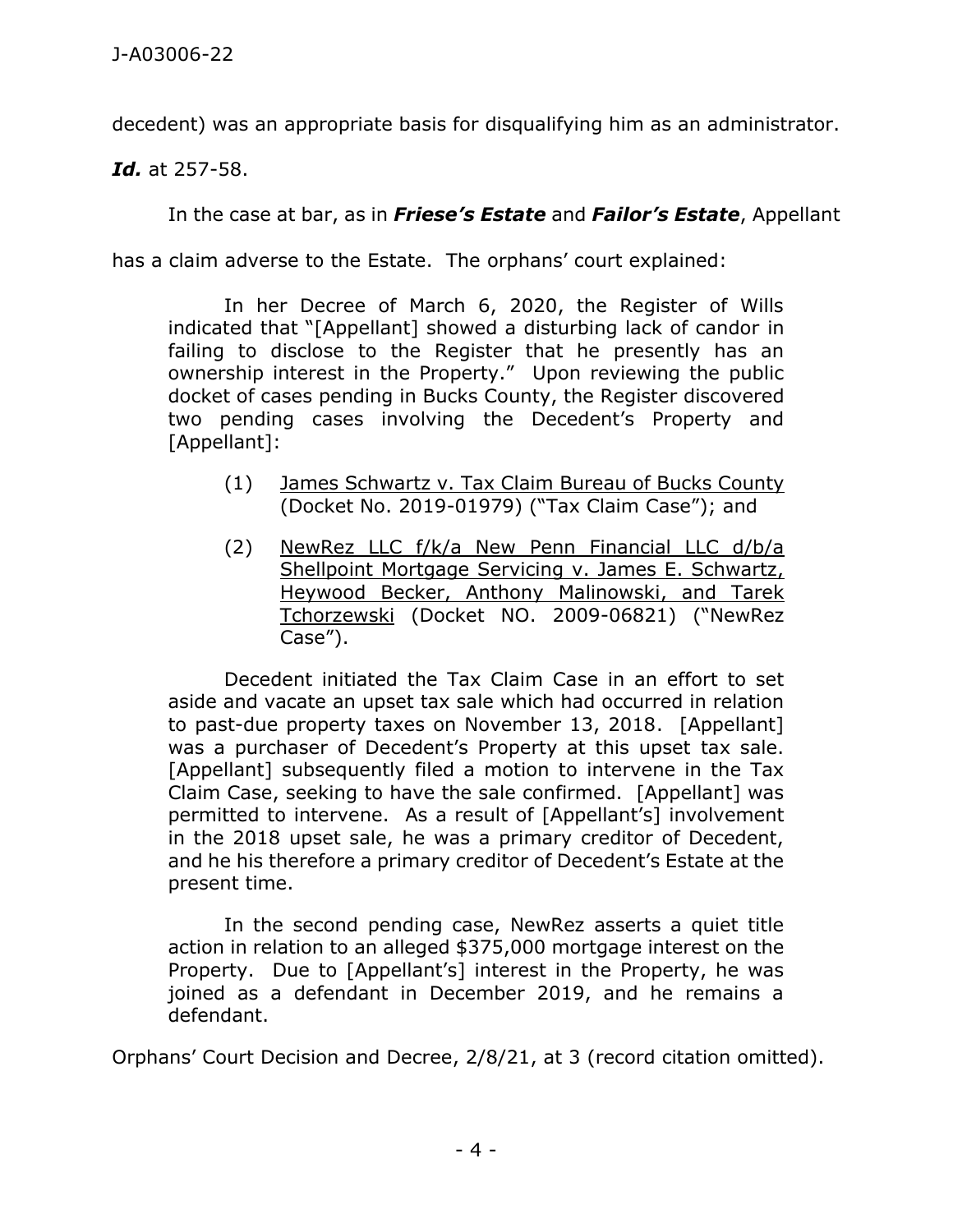Appellant argues that the pending litigation poses no obstacle to his request for letters of administration because § 3155 permits creditors as administrators. Section 3155 provides, in relevant part:

**(b) Letters of administration.--**Letters of administration shall be granted by the register, in such form as the case shall require, to one or more of those hereinafter mentioned and, **except for good cause**, in the following order:

(1) Those entitled to the residuary estate under the will.

(2) The surviving spouse.

(3) Those entitled under the intestate law as the register, in his discretion, shall judge will best administer the estate, giving preference, however, according to the sizes of the shares of those in this class.

## (4) **The principal creditors of the decedent at the time of his death.**

(5) Other fit persons.

20 Pa.C.S.A. § 3155(b) (emphasis added).

We recognize that both the orphans' court and the register referred to Appellant as a creditor. We further recognize, as Appellant argues, that a creditor's claim is always, in some sense, adverse to an estate. Regardless,

*Friese's Estate* and *Failor's Estate* teach that a party's involvement in litigation adverse to an estate is a valid basis for refusing letters of administration to an otherwise qualified party. And while these cases predate the enactment of § 3155, that section nonetheless preserves a register's ability to deny letters of administration for "good cause." 20 Pa.C.S.A.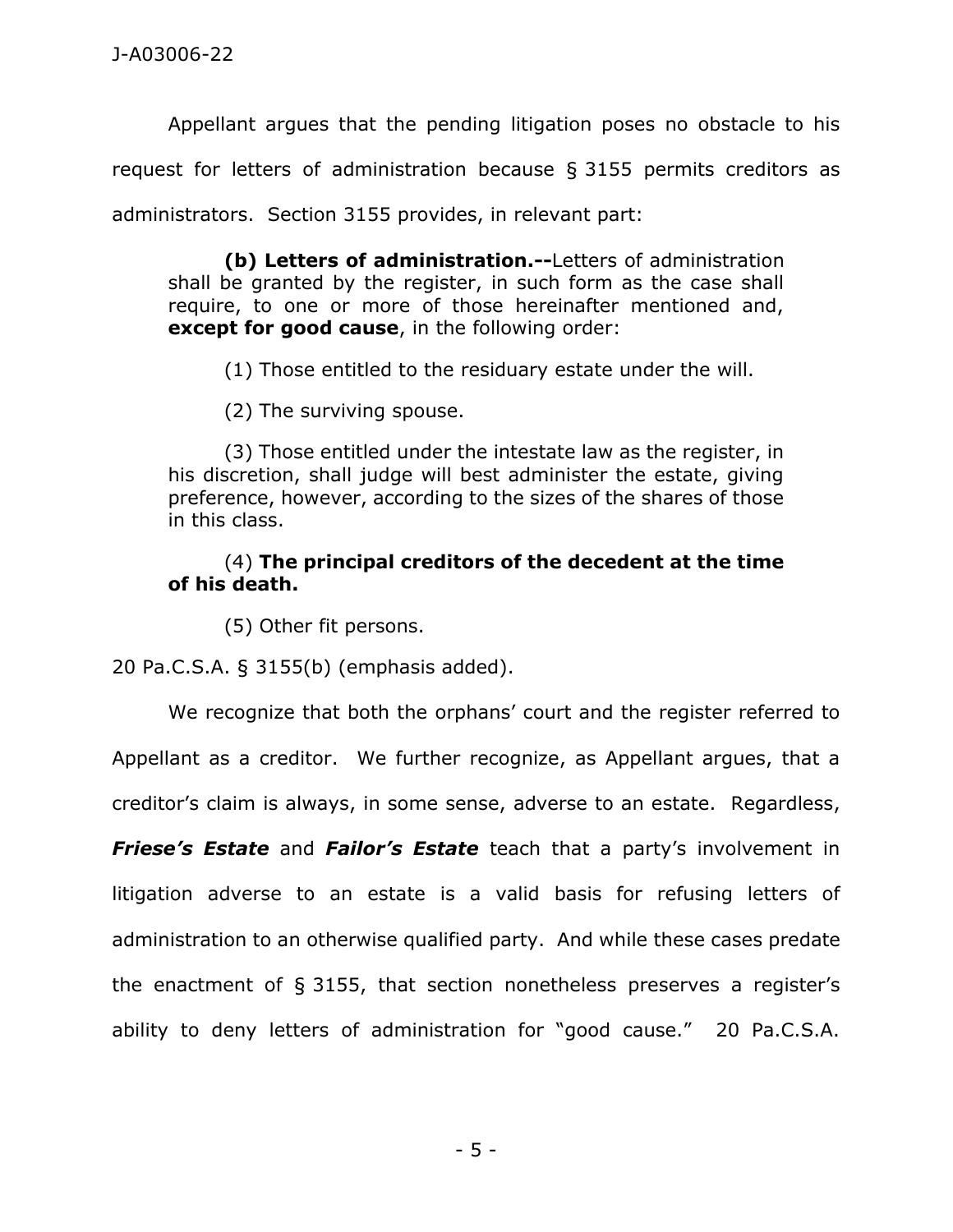§ 3155(b). And according to the note to § 3156,<sup>3</sup> which governs persons who are not qualified to administer an estate, the statutory scheme was intended to be "declaratory of existing law […] in allowing the register to disregard unfit persons [citing *Friese's Estate*.]" 20 Pa.C.S.A. § 3156 Editor's Note (Jt. St. Govt. Comm. – 1949). Thus, we find no persuasive reason to conclude that *Friese's Estate* and *Failor's Estate* have been superseded by statute.

There is no doubt in this case that Appellant is a party adverse to the estate in pending litigation. Appellant purchased the Property at the upset tax sale, and Decedent's action to set the tax sale aside, in which Appellant has intervened, remains pending. Pending litigation, with the uncertainty that it entails, is distinct from a case in which an estate's debt to a creditor is firmly established, such as by a judgment on a verdict. *See, e.g.*, *In re Estate of Dilbon*, 690 A.2d 1216, 1218-19 (Pa. Super. 1997) (distinguishing between judgments or claims against an estate for an amount certain, on one hand, and pending lawsuits whose outcome is uncertain, on the other). Instantly, the orphans' court affirmed the register's finding that the Estate would be

\_\_\_\_\_\_\_\_\_\_\_\_\_\_\_\_\_\_\_\_\_\_\_\_\_\_\_\_\_\_\_\_\_\_\_\_\_\_\_\_\_\_\_\_

 $3$  Section 3156, titled "Persons not qualified", provides in relevant part that "No person shall be qualified to serve as a personal representative who is [...] (3) A person, other than an executor designated by name or description in the will, found by the register to be unfit to be entrusted with the administration of the estate.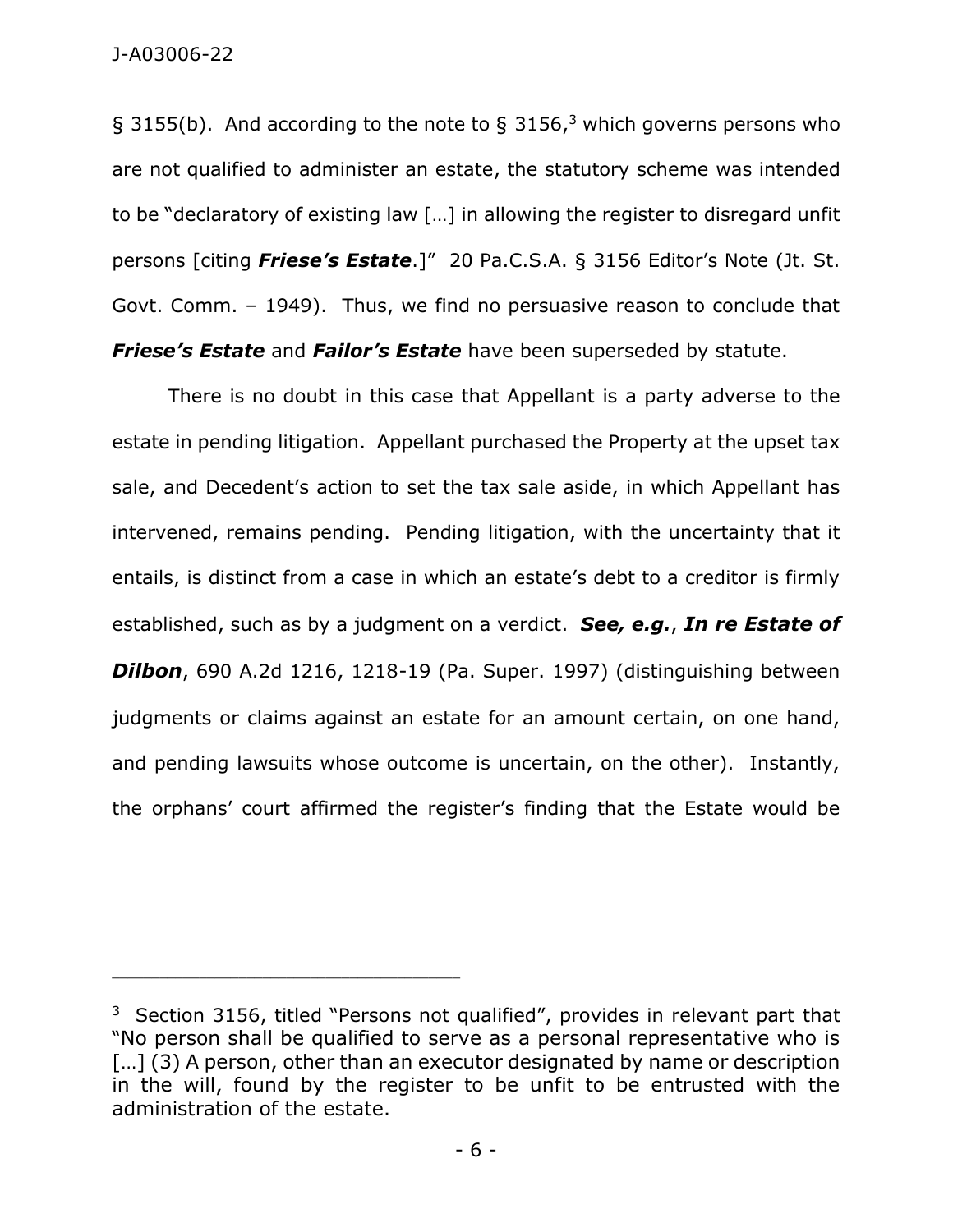better served by a disinterested personal representative.<sup>4</sup> We discern no error.

Further, the register concluded Appellant, in his various petitions for

letters of administration, was less than forthcoming about the status of the

tax sale litigation. In his first petition, Appellant stated:

\_\_\_\_\_\_\_\_\_\_\_\_\_\_\_\_\_\_\_\_\_\_\_\_\_\_\_\_\_\_\_\_\_\_\_\_\_\_\_\_\_\_\_\_

4. Heywood Becker, the petitioner, is the assignee of that certain judgment, entered of record against the said James E. Schwartz, in the Office of the Bucks County Prothonotary on February 3, 2020.

5. Accordingly, Heywood Becker, the petitioner, became a judgment lien creditor of the said James E. Schwartz, deceased, prior to the filing of this petition.

## […]

14. It is the intention of the petitioner to request, after the appointment of Nicola Cutrone as the personal representative of the said James E. Schwartz, that the said Nicola Cutrone consider, *inter alia*, the settlement and dismissal of the petition to set aside tax sale filed by the said James E. Schwartz on March 21, 2019 at Case #2019-01979 in the Bucks County Court of Common Pleas, and to settle and remove the said judgment lien assigned to the petitioner, in lieu of execution of the same, by conveying to him the personal property of the said James E. Schwartz located at his former domicile and residence at 118 Hollow Horn Road, Tinicum Township, Bucks County, as well as prosecute, resolve, and/or

<sup>4</sup> Appellant's brief addresses the register's appointment—after the filing of this appeal—of an administrator *pendente lite*. Appellant's Brief at 31-33. This section of Appellant's brief cites no law and develops no argument in support of appellate relief. *Id.* Because the subsequent appointment postdates the instant notice of appeal, and because its circumstances are not of record in this matter, we cannot consider it. Appellant acknowledges the irrelevance of this matter, but then asserts that the subsequent appointee was compromised and perhaps should not have been appointed. We will not consider that claim. Likewise, the orphans' court's passing reference in its opinion to the subsequent appointee has no bearing on the outcome of this appeal and provides no grounds for relief.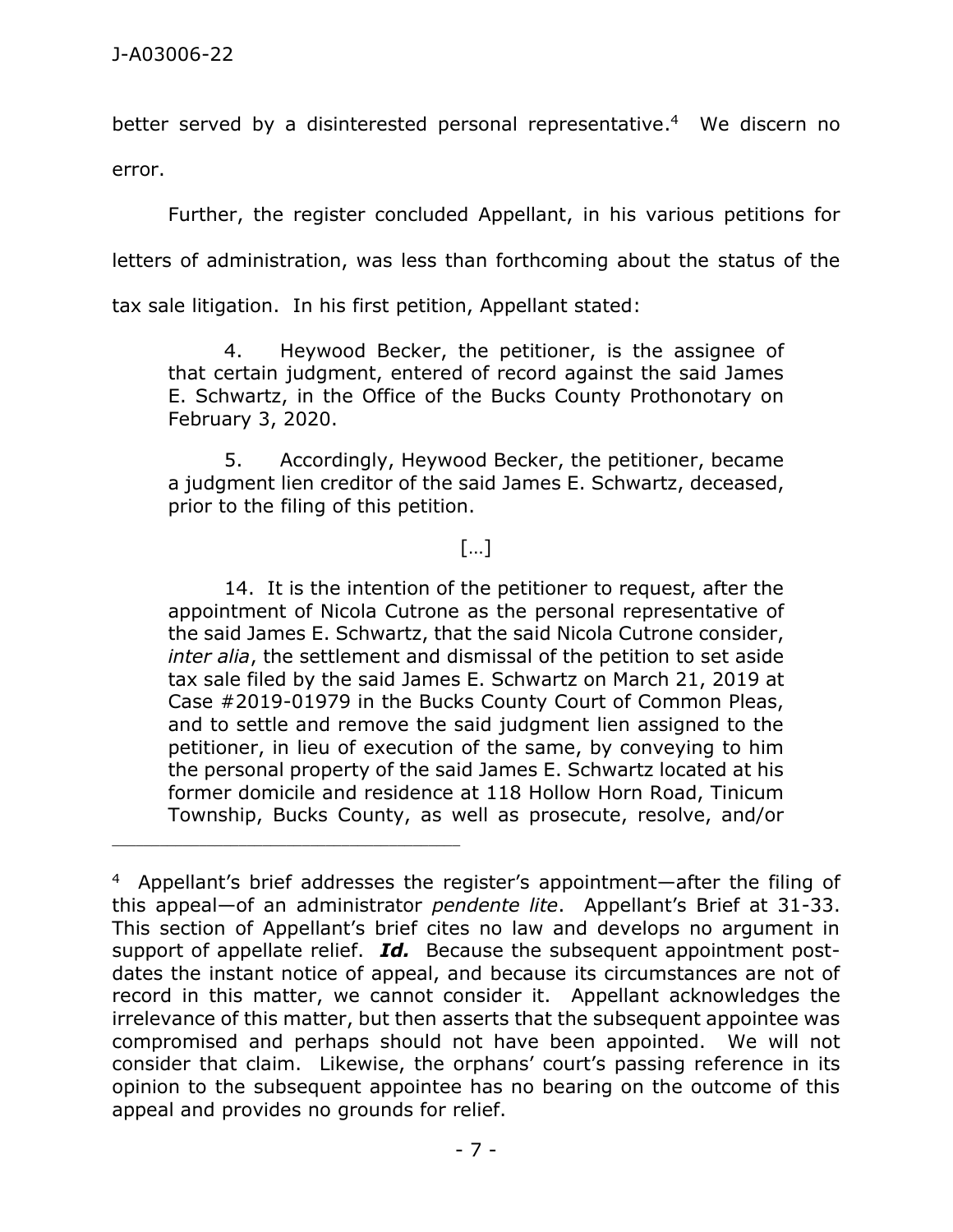settle and discontinue any and all other legal matters, issues, litigations and the like, which a personal representative shall have the legal powers to undertake and accomplish.

Petition, 2/5/20, at ¶¶ 4-5, 14. An amended petition, filed shortly thereafter

on February 13, 2020, stated substantially identical facts. The register denied

both, stating, as noted above, that a disinterested personal representative

would be preferable, given unresolved outstanding litigation.

In a second amended petition, this one requesting that letters of administration be issued to Appellant, he stated only that:

6. Heywood Becker, the petitioner, is a principal creditor of Decedent by virtue of the judgment entered of record against the said James E. Schwartz, and assigned to Heywood Becker in the Officer of Bucks County Prothonotary on February 3, 2020 in Case Number 2012-09014.

Petition, 3/3/20, at ¶ 6.

While these petitions disclose Appellant's judgment against an Estate property, they do not disclose the full extent and uncertain outcome of the proceedings. That is, Appellant did not disclose that he intervened in Decedent's action to set aside the tax sale, and that the matter is still pending. Nor did Appellant disclose Appellee's mortgage action pertaining to the Property. Until these matters are settled, the value of the Property cannot be